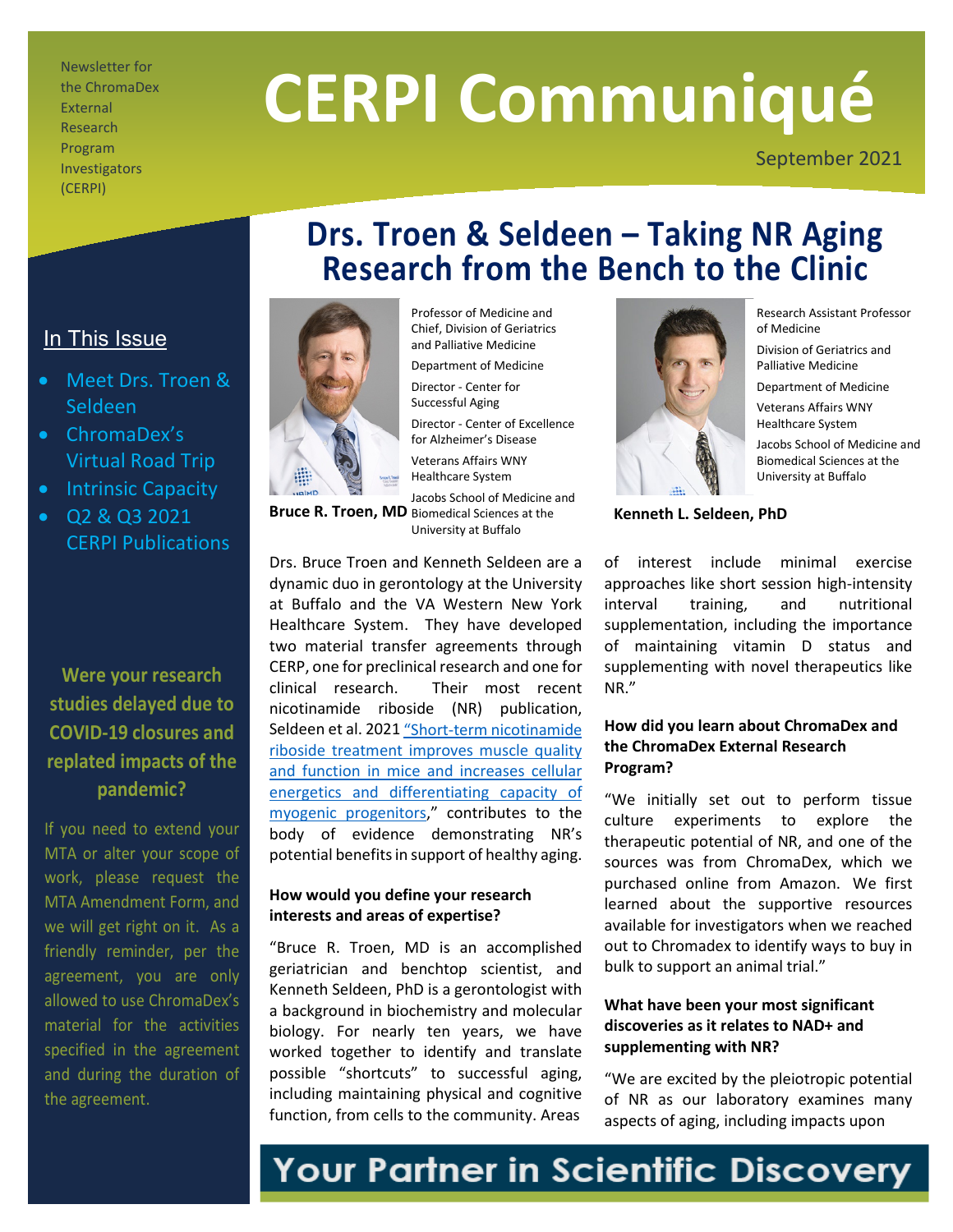

**Reminder** 

**Don't forget to submit your progress report every six (6) months or as stipulated in your MTA. An updated progress report is required when requesting additional material or submitting an MTA amendment. We will provide you with a progress report form to simplify the process.**

#### **Request forms at cerp@chromadex.com for:**

- **Abstract, manuscript, poster, or presentation slides submissions**
- **Bulk or clinical material requests**
- **Requesting an amendment**



# **Troen & Seldeen, continued**

bone, muscle, and brain health. Our initial work in muscle progenitor cells, which was recently published, indicates that the addition of NR increases cell fusion and fiber size and increases mitochondrial respiration. Additionally, our preliminary data support benefits from NR administration across multiple areas as we move to animal models. We recently published that just four weeks of NR supplementation in middle-aged mice was sufficient to enhance treadmill performance, maintain grip strength, and induce muscle fiber hypertrophy. Middleaged mice (~15 months for a C57BL/6J) are generally understudied, and the work fits well in the context of the report by Zhang et al. that identified a treadmill benefit in aged mice (~24 months) but not in young mice. Our preliminary but unpublished work confirms that NR enhances treadmill performance in aged mice, increasing our confidence in its therapeutic potential for the placebo-controlled trial in older veterans (Impacts of Nicotinamide Riboside on Functional Capacity and Muscle Physiology in Older Veterans (NR-VET), [NCT04691986\)](https://clinicaltrials.gov/ct2/show/NCT04691986)."

#### **What are the status and study objectives for your clinical study?**

"The trial is a four-year Veterans Affairs Rehabilitation Research & Development Service (RR&D) funded study to evaluate the efficacy of NR supplementation to improve functional outcomes in older Veteran participants (65-85 years of age). Outcomes include multiple geriatric assessments such as frailty status, the short physical performance battery, gait speed, grip strength, and the six-minute walk. We also plan on examining maximal endurance (VO2max) and changes in tissue blood oxygenation using functional near-infrared spectroscopy. Our study will look to take muscle biopsy samples before and after the 12-week treatment protocol to evaluate changes in NAD+ levels and other changes in the underlying biology that we observed in

our animal and tissue culture studies (i.e., changes in muscle histology and aerobic respiration). The study is currently scheduled to start recruitment before the end of 2021."

#### **In your opinion, what are some important gaps in NAD+ and NR research?**

"The NAD+ field is moving very quickly, and there are certainly many areas that could be further developed or explored (i.e., cognition, immune health, cancer)—as well as a better understanding of changes in epigenetic and metabolomic levels. Other knowledge gaps include how other similar NAD+ enhancing supplements such as NMN and NAD, and even exercise, may differ with regards to impacts on the underlying biology, as well as dosing, and how aging affects NAD+ metabolism."

#### **What conferences are "must attend" for you for 2021?**

"Our primary "go-to" conferences include annual meetings of the Gerontological Society of America (GSA), the International Conference on Frailty and Sarcopenia Research (ICFSR), the American Geriatric Society (AGS), and the American Society for Bone and Mineral Research (ASBMR). A smaller and very fun conference that we also try to get to every year (COVID willing) is the Barshop Conference on Aging in San Antonio, Texas."

*Dr. Troen has several major foci of research: frailty, longevity/aging mechanisms, and osteoporosis, all of which result in great morbidity in older adults. He and his team have been elucidating what interventions can enhance physical performance, mobility, and cognition, particularly in those who are frail.* 

*Dr. Seldeen's research interests include the identification of possible lifestyle strategies for successful aging, including shorter exercise regimens that can fit into busy schedules and/or nutritional supplementation to boost or maintain functional capacity (e.g., vitamin D and NR).*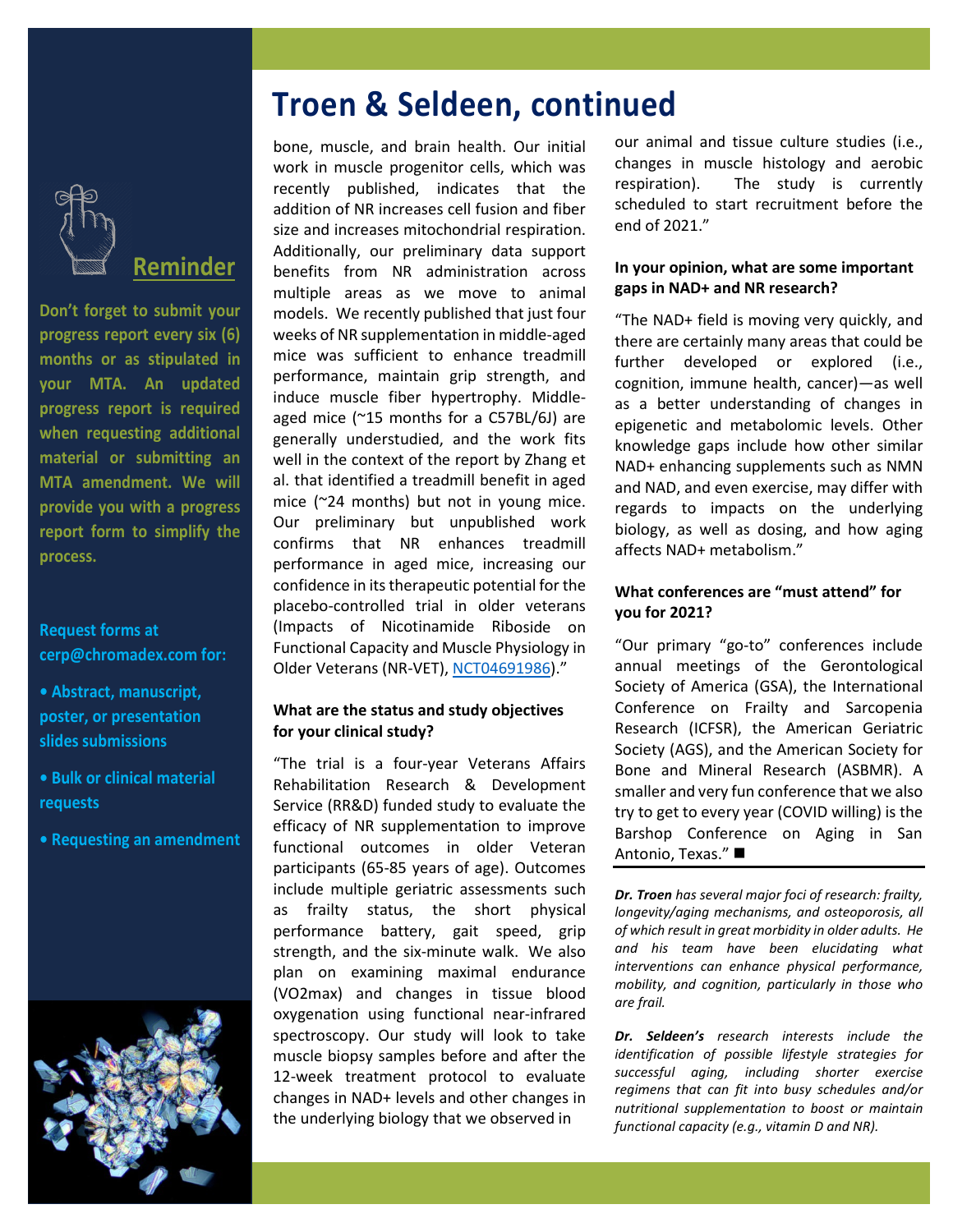# **ChromaDex Makes an Impact at Conferences**

Virtual meetings allowed ChromaDex to attend more conferences this year. For Q2 & Q3, the science teams (R&D & QA), reference standards team, and leadership spread the message of ChromaDex's commitment to advancing science and empowering the research community. June was a particularly busy month, with [Nutrition 2021](https://meeting.nutrition.org/) (shared in our previous CERPI Communique), United Mitochondrial Disease Foundation's [Mitochondrial](https://www.umdf.org/symposium/)  [Medicine Symposium,](https://www.umdf.org/symposium/) and FASEB's [NAD+](https://ww2.eventrebels.com/er/EventHomePage/CustomPage.jsp?ActivityID=34893&ItemID=116804)  [Metabolism and Signaling Conference.](https://ww2.eventrebels.com/er/EventHomePage/CustomPage.jsp?ActivityID=34893&ItemID=116804) In July, we attended the [American Aging](https://www.americanagingassociation.org/previous-meetings)  [Association \(AGE\)](https://www.americanagingassociation.org/previous-meetings) meeting both virtually and in person.

In August, members of the ChromaDex Reference Standards and Quality Assurance teams attended the AOAC [International](https://www.aoac.org/2021-annual-meeting-exposition/2021-schedule/)  [Annual Meeting.](https://www.aoac.org/2021-annual-meeting-exposition/2021-schedule/) They reaffirmed ChromaDex's commitment to providing reference standards to the highest level of quality for our customers. At the beginning of September, ChromaDex's co-founder and Executive Chairman of the Board presented a talk titled, "Recent Advances with Nicotinamide Riboside in Orphan Diseases and Aging," for the [Aging](http://agingpharma.org/)  [Research and Drug Discover Meeting](http://agingpharma.org/) (ARDD). Next year, we hope to see more of the CERP community at various conferences in person.

# **Advancing the Science: Intrinsic Capacity**

ChromaDex uses several categorizations to organize studies, including the nine hallmarks of aging and intrinsic capacity (IC).

The World Health Organization (WHO) defines healthy aging as the process of developing and maintaining the functional ability that enables wellbeing in older age. Functional ability is further defined as the capabilities that allow all people to be and do what they have reason to value, including the ability to meet basic needs, learn, grow, make decisions, be mobile, build and maintain relationships, and contribute to society. Functional ability is determined by both the IC of an individual and the environment in which they function. IC, in turn, is defined as the composite of all the mental and physical capacities that a person can draw on and includes their ability to walk, think, see, hear, and remember. We understand that NR represents a nutritional solution to help maintain or improve IC through maintaining optimal NAD+ levels.

IC is composed of five domains: cognition, sensory, locomotion, vitality, and psychological, all of which encompass the health of the individual. [\(https://www.who.int/ageing/health](https://www.who.int/ageing/health-systems/clinical-consortium/JoG-intrinsic-capacity-2018.pdf)[systems/clinical-consortium/JoG-intrinsic-](https://www.who.int/ageing/health-systems/clinical-consortium/JoG-intrinsic-capacity-2018.pdf)

[capacity-2018.pdf\)](https://www.who.int/ageing/health-systems/clinical-consortium/JoG-intrinsic-capacity-2018.pdf). These five domains are connected to cellular health, are interrelated, and can impact all stages of lifespan. Cognitive function includes areas that focus on memory and problemsolving. Locomotion is often determined through balance, muscle strength, and gait. Sensory is often comprised of vision and hearing, among others. Psychological incorporates mood and emotional vitality, which includes social interactions. Vitality is focused on hormonal function, energy metabolism, cardio-respiratory function, and metabolic functions.

IC is tied to healthy aging and serves as an indicator of health status and the ability to respond to stress. IC from this perspective is a form of resiliency at the cellular and organismal levels, and NAD+ is a key factor in this resiliency. Nicotinamide riboside (NR), and its ability to increase NAD+, has a great potential to increase our healthy aging through enhancing IC. A significant number of studies on NR have demonstrated its benefits to various areas of IC, with most studies being categorized in the area of vitality. However, more research is needed to elucidate the full potential of NR and its ability to support healthy aging.  $\blacksquare$ 

Be on the alert for a survey on planned conference attendance for you and your team in 2022. We want to be where you are to support your research and shine light on the scientific advancements made by CERPIs.

**Did you know that your research may include the development of novel intellectual property (IP)?**

When the CERP Science Team reviews your manuscript prior to submission, we are also checking for IP that can benefit you and your institution.

#### **References**

Cesari, M., et al.,. *J Gerontol A Biol Sci Med Sci*, 2018. 73(12): p. 1653-1660.

Organization, W.H., The World Report on Ageing and Health. 2015, Luxembourg, Germany: *World Health Organization.* 258.